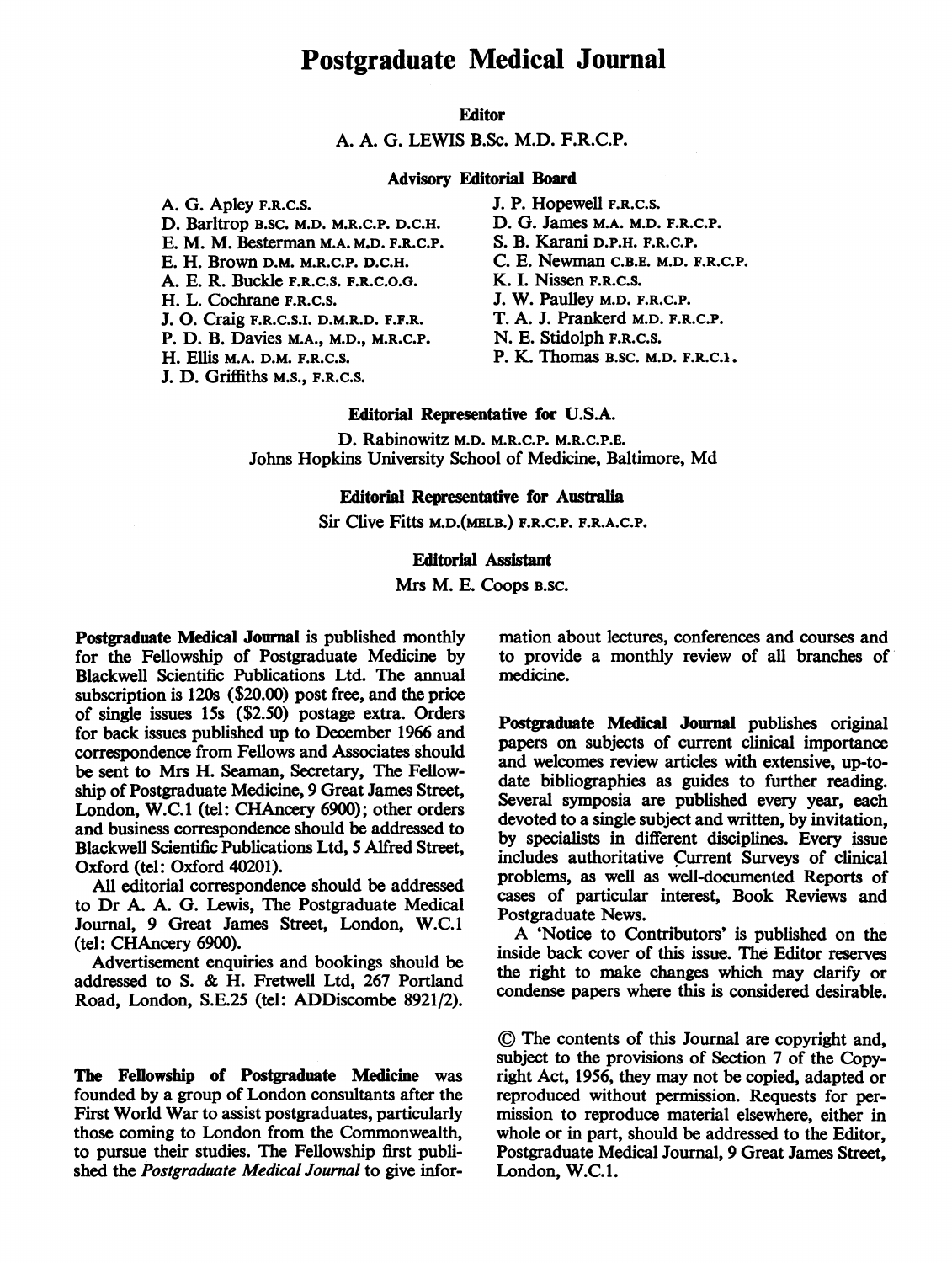Postgrad. med. J. (May 1968) 44, 429.

# Books received

- Year Book of Endocrinology 1966-67. By T. B. SCHWARTZ. Pp. 396 illustrated. Chicago: Year Book Medical Publishers. Chichester: John Wiley. 1968. 94s.
- Year Book of Pathology and Clinical Pathology 1966-1967. Edited by W. W. WARTMAN. Pp. 440 illustrated. Chicago: Year Book Medical Publishers. Chichester: John Wiley. 1968. 76s.
- Fertility and Contraception in the Human Female. By J. A. LORAINE and E. T. BELL. Pp. 384 illustrated. Edinburgh and London: E. & S. Livingstone. 1968. 55s.
- Neurology in Orthopaedics. By P. H. SANDIFER. Pp. 63. London: Butterworths. 1967. 16s.
- Physiology of Connective Tissue. By MILOS CHVAPIL. Pp. xiii + 417 illustrated. Prague: Czechoslovak Medical Press. London: Butterworths. 1968. £5 10s.

Guide to Steroid Therapy. By PICTON THOMAS. Pp. 223. London: Lloyd-Luke. 1968. 37s. 6d.

### New Editions

- The Doctor, His Patient and the Illness. By MICHAEL BALINT. Pp. 395. Second Edition. London: Pitman Paperbacks. 1968. 30s.
- Orthopaedics: Principles and Their Applications. By S. L. TUREK. Second Edition. Pp. xx + 996 illustrated. Philadelphia: J. B. Lippincott. London: Pitman Medical. 1968. £12 lOs.
- Bailey and Love's Short Practice of Surgery. Fourteenth Edition. Revised by A. J. HARDING RAINs and W. MELVILLE CAPPER. Pp.  $xi + 1270$  illustrated. London: H. K. Lewis. 1968. £4 4s.

# Book reviews

#### Persistent Persecutory States of the Elderly

By FELIX POST. Pp.  $ix + 100$ . Oxford: Pergamon Press. 1966. 25s.

The conditions named in the title cover a range of symptoms from persistent hallucinatory illness to a syndrome generally recognized as schizophrenia. Dr Post finds that despite certain differences in symptomatology these syndromes constitute a group whose members differ little in background, evolution of illness and prognosis. The outlook has however been strikingly changed by the use of phenothiazine drugs. Dr Post's material covers the period before and since the introduction of these drugs in a series of ninetythree carefully studied patients. He reports that phenothiazines had an excellent effect on the disordered mental state of well over half the patients treated. The book is important for the clear, systematic way in which this useful finding is established and contrasted with the situation before the drugs were introduced, when recovery was exceptional. It is also important as a contribution to the understanding of the schizophrenias. The difficulty in research in psychiatry is three-fold. Firstly, conditions are hard to define being often variable and intangible. Secondly clinical observations by their nature are often particularly difficult to repeat and thirdly such observations are most open to influence by observer bias. The achievement is then all the greater when the skilled clinician makes a sound contribution as does the author in this short volume. The only fault is the garish dust jacket.

#### Methods in Psychophysiology

Edited by CLINTON C. BROWN. Pp. xi + 502 illustrated. Baltimore: Williams & Wilkins. Edinburgh and London: E. & S. Livingstone. 1967. £6 14s.

This review comes admirably close to achieving the editor's stated aims. The field of instrumentation in psychophysiology is very complex; the problems of standardization are often immense and many of the more thorough investigators be-<br>come daunted by them and start to ponder whether the direct study of the psyche itself can be any more difficult. This book

starts from such an awareness. The editor has gathered together nearly twenty contributors, each eminent in the field about which he writes and also able to communicate his subject clearly. A basic knowledge of physics and electronics is essential for the reader. Given this he will find valuable chapters devoted to measurement of skin activity, respiratory activity and cerebral activity. Also chapters on techniques of plethysmography, measurement of blood flow and blood pressure, measurement of salivation and telemetric techniques. Towards the end of the book chapters on classical and operant conditioning lead on to consideration by other authors of computer techniques and processes. All the authors are American but there is some attention to the relatively small amount of work now going on in the field of psychophysiology in this country.

#### Psychiatry

By E. W. ANDERSON and W. H. TRETHOWAN. 2nd edn. Pp. viii + 319. Concise Medical Text Books Series. London: Bailliere, Tindall & Cassell. 1967. 25s.

The production of a second edition of this book so soon after the first edition is probably a fair measure of its popularity. This edition has a second author and the contents well reflect their wide experience and the sensible eclectic positions of the two university departments concerned. It is suitable both as a textbook for students and as a primer for trainee psychiatrists. It is clinically oriented, concise and yet fairly comprehensive. The good and relatively lengthy initial chapter on descriptive psychopathology is retained. The second chapter on methods of psychiatric examination is followed by a brief description of some aetiological factors in mental disorder. Reference to dynamic psychopathology is slight both here and throughout the book and this is the present reviewer's main criticism of it. The next twenty or so chapters are devoted to careful descriptions of the whole range of psychiatric disorder. Two chapters on treatment, mainly social and psychopharmacological aspects, are followed by two concluding and useful chapters devoted to social and legal aspects of psychiatry, respectively.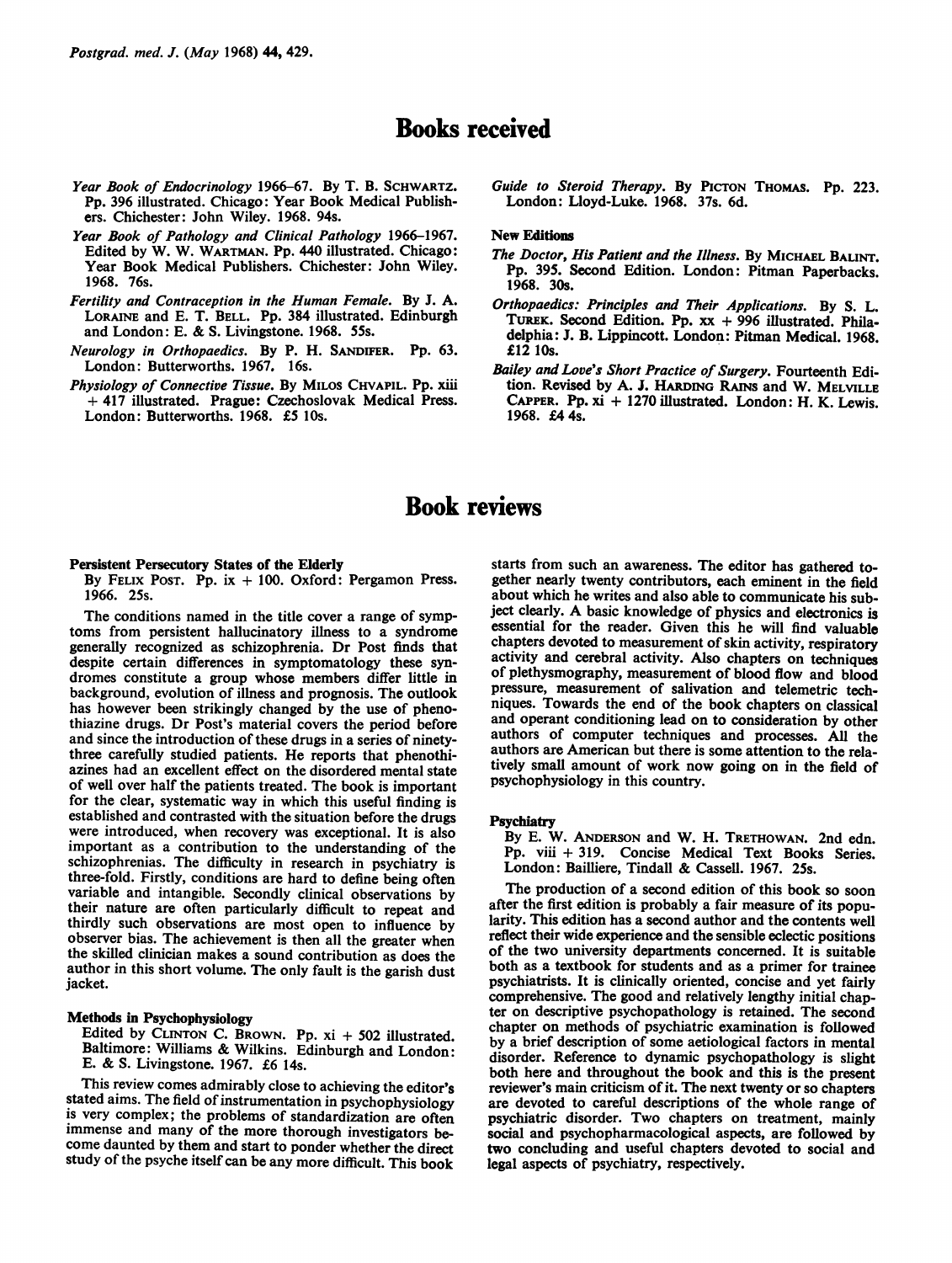# Postgraduate news

### FELLOWSHIP OF POSTGRADUATE MEDICINE

The Fellowship usually holds the following courses each year (approximate dates and times in parentheses):

#### Medicine (M.R.C.P.)

General Medicine. Connaught, London Chest, Whipps Cross Hospitals (four weeks, twice yearly, April/May, October/ November), St Stephen's Hospital (evenings, four weeks, twice yearly). Whittington Hospital (evenings, five weeks, twice yearly, May/June, October/November). Queen Mary's Hospital for the East End (weekend, twice yearly, June, December). Ashford Hospital, Middlesex (two Saturdays, twice yearly, May, November).

Infectious Diseases. Hither Green Hospital (weekend, twice yearly, March/November).

Paediatrics (D.C.H.). Princess Louise Kensington Hospital (weekend, twice yearly, March, September/October).

# Surgery (F.R.C.S.)<br>General Surgery.

Connaught Hospital (weekend, twice yearly, April, September/October). Queen Mary's Hospital for the East End (weekend, once yearly, February). Royal Marsden Hospital (twice yearly, March, September).

General Surgery and Orthopaedics. Fulham Hospital (three weeks, evenings, twice yearly, March/April, September/ October).<br>Orthopaedics.

Rowley Bristow Hospital, Pyrford (three alternate weekends, twice yearly, March/April, September/ October).

Plastic Surgery. Queen Mary's Hospital, Roehampton (weekend, twice yearly, February, September).

Clinical Attachments. A limited number of clinical attachments in General Medicine will be available shortly at Bethnal Green Hospital for periods of up to <sup>2</sup> months, fee 4 guineas per week. Further details available from the secretary.

### CURRENT COURSES

General Medicine (M.R.C.P.) Connaught, London Chest and Whipps Cross Hospitals. 10 June to <sup>5</sup> July. Fee 35 guineas.

General Medicine (M.R.C.P.) Ashford Hospital, Middlesex. Two Saturdays, <sup>18</sup> and <sup>25</sup> May. Fee £5 5s.

Rheumatology (M.R.C.P.) St Stephen's Hospital, Fulham.<br>Weekend 7, 8 and 9 June. Fee £7 7s.<br>Please note that instruction arranged by the Fellowship of

Postgraduate Medicine is open only to Associates (annual subscription, 21s). Detailed syllabuses are published approximately 4-6 weeks before courses begin and are circulated to all Associates. No entries to courses can be accepted in advance of the syllabus being published,

Information regarding courses can be obtained from the office<br>between 10 a.m. and 5 p.m., Mondays to Fridays (Telephone<br>242–6900), or by writing to the Secretary, Fellowship of Postgraduate Medicine, 9 Great James Street, London, W.C.1.

# THE COMMONWEALTH AND INTERNATIONAL MEDICAL ADVISORY BUREAUX<br>The Bureaux are maintained by the British Medical Associa-

ation to provide a personal advisory service to doctors visiting the United Kingdom from all parts of the world. General information, as well as that on postgraduate education and accommodation is given. All enquiries should be addressed to the Medical Director, Commonwealth and International Medical Advisory Bureaux, British Medical Association, Tavistock Square, London, W.C. 1.

### **CAMBRIDGE**

### Cambridge University Postgraduate Medical School

A summary of postgraduate facilities available at Adden the Secretary of the Medical School. Arrangements can be made for practitioners to attend the practice of the Teaching Hospital Group for short or long periods.

### Postgraduate Courses

### At Cambridge:

A 6-day course 'Progress in the Biological Sciences in Relation in the Chemical Laboratory Lecture Theatre, Lensfield Road, Cambridge.

One-day courses will be held at Addenbrooke's on Saturday, <sup>11</sup> May: Malignant Diseases

Two 1-week Refresher Courses for General Practitioners will be held at Addenbrooke's Hospital from 1 to 6 July and 8 to 13 July 1968. Accommodation will be available in Downing College.

Lunch time Forums, 1.15-2.15 p.m., preceded by buffet lunch, 12.30-1.15 p.m., are held at Addenbrooke's Hospital on the first and third Thursday of the month.

At Ipswich: at the Anglesea Road Wing, East Suffolk and the second Wednesday of the month at 8.30 p.m.

'Friday Club' Discussion Groups for General Practitioners 21 July between 1.45 and 2.45 p.m., preceded by buffet lunch.<br>At Bury St Edmunds: Clinical Meetings, Lunch time forums,

and Medical Film/Discussions are held regularly at the West<br>Suffolk General Hospital. One-day course in 'Coronary Artery<br>Disease' will be held on Sunday 26 May 1968 at 10.00 a.m.<br>Detailed timetables may be obtained from th

ments may be obtained from the Secretary, Norfolk and Norwich Institute for Medical Education, Norfolk and Norwich Hospitals.

A calendar of lectures, seminars and tutorials and further particulars may be obtained from the Secretary of the Medical School, Tennis Court Road, Cambridge.

### LIVERPOOL

University of Liverpool. Courses are held in Anaesthesia, Child Health, Medicine, Obstetrics and Gynaecology, Orthopaedic Surgery, Otorhinolaryngology, Psychological Medicine, Public Health, Radiodiagnosis and Radiotherapy eligible to take the Degrees of Ch.M., M.Ch.Orth. and M.Ch.Otol., and the Liverpool Diplomas, D.P.H., D.P.M., D.T.M. & H., D.M.R.(D) or D.M.R.(T).

The other courses are designed for students working for the London Diplomas.

There is also a day-release course in the Basic Medical Sciences for junior hospital staff.<br>Further information may be obtained from the Heads of the

appropriate departments of the University, Liverpool 3.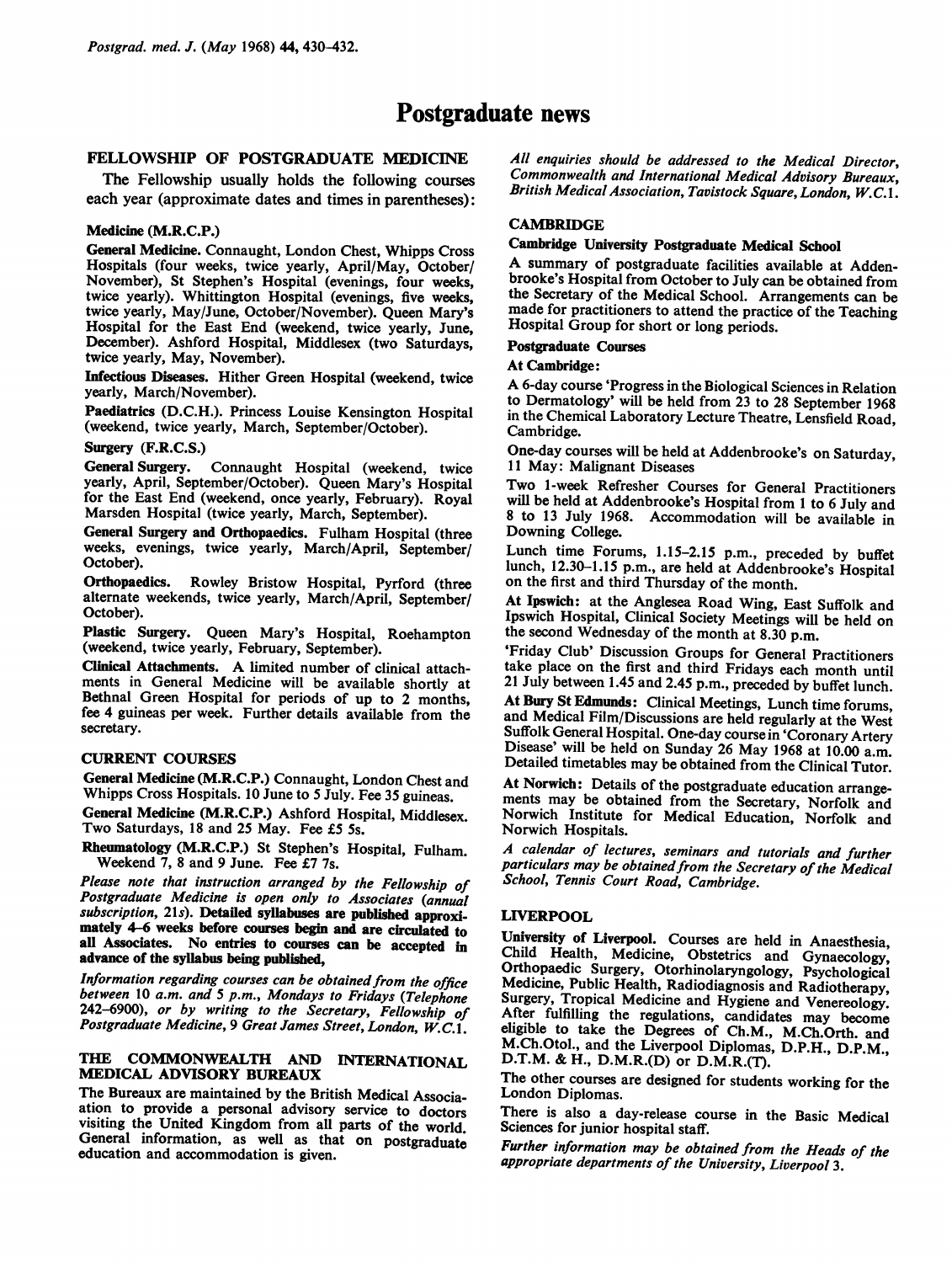### **OXFORD**

University of Oxford. Enquiries about research and specialist training attachments may be addressed to the head of the relevant clinical or laboratory department in one of the teaching hospitals (United Oxford Hospitals, Nuffield Orthopaedic Centre, Warneford and Littlemore Hospitals) or to the Director of Postgraduate Medical Studies. Enquiries about study days and weekly classes at Oxford for M.R.C.P., F.R.C.S., M.R.C.O.G., F.F.A., D.P.M., D.M.R., candidates from the Oxford region, general practitioner refresher courses, resident obstetric and other clinical attachments, to the Director of Postgraduate Medical Studies, Osler House, 43 Woodstock Road, Oxford, from whom also information about the Medical Centres at Aylesbury, Kettering, Northampton, Reading, Swindon and Wycome may be obtained.

### GLASGOW

Surgery. An intensive course of instruction in the basic sciences suitable for candidates preparing for the Primary Fellowship Examination in Surgery is held from October to December. A modified form of the course is available for candidates preparing for the D.A. or F.F.A. examinations. Fee £30.

Anaesthetics. A course for specialist anaesthetists and for those preparing for the final part of the F.F.A.R.C.S. will be held in May. Fee £10 10s.

Medicine. An intensive course on Recent Advances in Clinical Medicine suitable for candidates preparing for the Membership Examination is held twice annually for a fortnight in March and September. Fee £15 15s.

Geriatrics. A course for trainee specialists in Geriatric Medicine or General Practitioners in charge of geriatric beds in hospitals is held in May. Fee £7 10s.

Child Health. A formal course held in May and November for those preparing for the D.C.H. and M.R.C.P. with Child Health as a special subject. Fee £15 15s.

Obstetrics. An intensive week's course of instruction in obstetrics for those preparing for the D.Obst.R.C.O.G. held in September. Fee £7 10s.

Mental Deficiency. An intensive course in Mental Deficiency is held for 3 weeks in October. The course includes lectures and demonstrations in mental handicap and deficiency, instruction in mental testing and visits to institutions. Fee £18.

Introduction to Psychiatry. An intensive course providing <sup>a</sup> general introduction to psychiatry is held for 3 weeks in November. The course includes theoretical and clinical instruction in child psychiatry and psychology and adult psychiatry. It is particularly suitable for medical officers concerned with public health. Fee £18.

Steroid Endocrinology. A course for clinicians and hospital laboratory workers with special interest in Endocrinology and for those in general medicine who wish to have a better understanding of treatment with steroid hormones is held in April. Fee £15.

Diagnostic Virology. A course for experienced laboratory workers who wish to develop diagnostic virology for epidemiological purposes in this country and abroad is held in April. Fee £25.

Histopathology of the Skin. A course for pathologists and those with some training in pathology is held for <sup>1</sup> week in March. Fee £7 10s.

Forensic Medicine. A postgraduate course in the University Department of Forensic Medicine is held for 10 weeks from April to June. Fee £15.

Clinical Attachments. A scheme for clinical attachments in

general medicine, general surgery and various specialties has been arranged to assist those working for higher qualifications. An attachment may be started at any time. No formal instruction is given, but participants can gain intensive clinical experience by following the day-to-day work of a unit in a Glasgow teaching hospital. Fee £5 per month. Registration Fee £1 ls.

Teaching Ward Rounds. Each academic term a course of ten teaching ward rounds in Medicine is arranged. These occupy one afternoon a week. Fee £8 8s.

Radiology. A course in radiological interpretation for clinicians. Lecture demonstrations on alternate Tuesdays in conjunction with Teaching Ward Rounds. Fee £5 5s.

Dermatology. An intensive week's course in dermatology. Suitable for M.R.C.P. candidates. March. Fee £7 10s.

A week-end course in dermatology. May. Fee £3 3s.

Research Techniques in Experimental Surgery and Anaesthesia. A 2-day course giving an introduction to research techniques in Experimental Surgery and Anaesthesia. March. Fee £3 3s.

Steroid Endocrinology. A course for clinicians and hospital laboratory workers with a special interest in Endocrinology or for those in General Medicine who wish to have a better understanding of treatment with steroid hormones. April. Fee £15.

Medical Ophthalmology. An intensive weekend course on the ophthalmological aspects of general medicine. Suitable for M.R.C.P. candidates. May and October. Fee £5 5s.

### GENERAL PRACTITIONER COURSES

Two Refresher Courses for general practitioners are held annually - for a fortnight in May and September. Two-week postgraduate residencies are available continuously in maternity hospitals in the Western Region.

Clinical Attachments - continuous. Full-time or part-time attachments to hospital teaching units to enable General Practitioners to increase their experience and keep up to date with recent trends and advances. Fee £1 5s. per week for full-time attachment.

Extended Courses and 1-day course covering selected topics in general subjects or the specialties held in teaching hospitals in Glasgow and principal hospitals in other parts of the from October to May and are arranged by the West of Scotland Faculty of the College of General Practitioners from whom full details are available.

Full-time Course. The Board offers full-time postgraduate courses in Radiology (2 years) and Radiotherapy (2 years). The University offers full-time postgraduate courses leading to the following diplomas:

Diploma in Public Health (1 year)

Diploma in Clinical Psychology (2 years).

Conference. Specialist conferences on various topics are held twice a year in the Hall of the Royal College of Physicians and Surgeons. In these, invited guests and local speakers discuss current topics and time is provided for audience participation. These conferences are designed particularly for consultants and registrars.

Further information and application forms can be obtained from the Director of Postgraduate Medical Education, The University, Glasgow, W.2.

### NEWCASTLE UPON TYNE

Courses of three to four sessions in various Medical and Surgical subjects on a weekly sessional basis during term-time. Suitable for those preparing for a higher qualification.

Clinical attachments, full-time or part-time, throughout the year.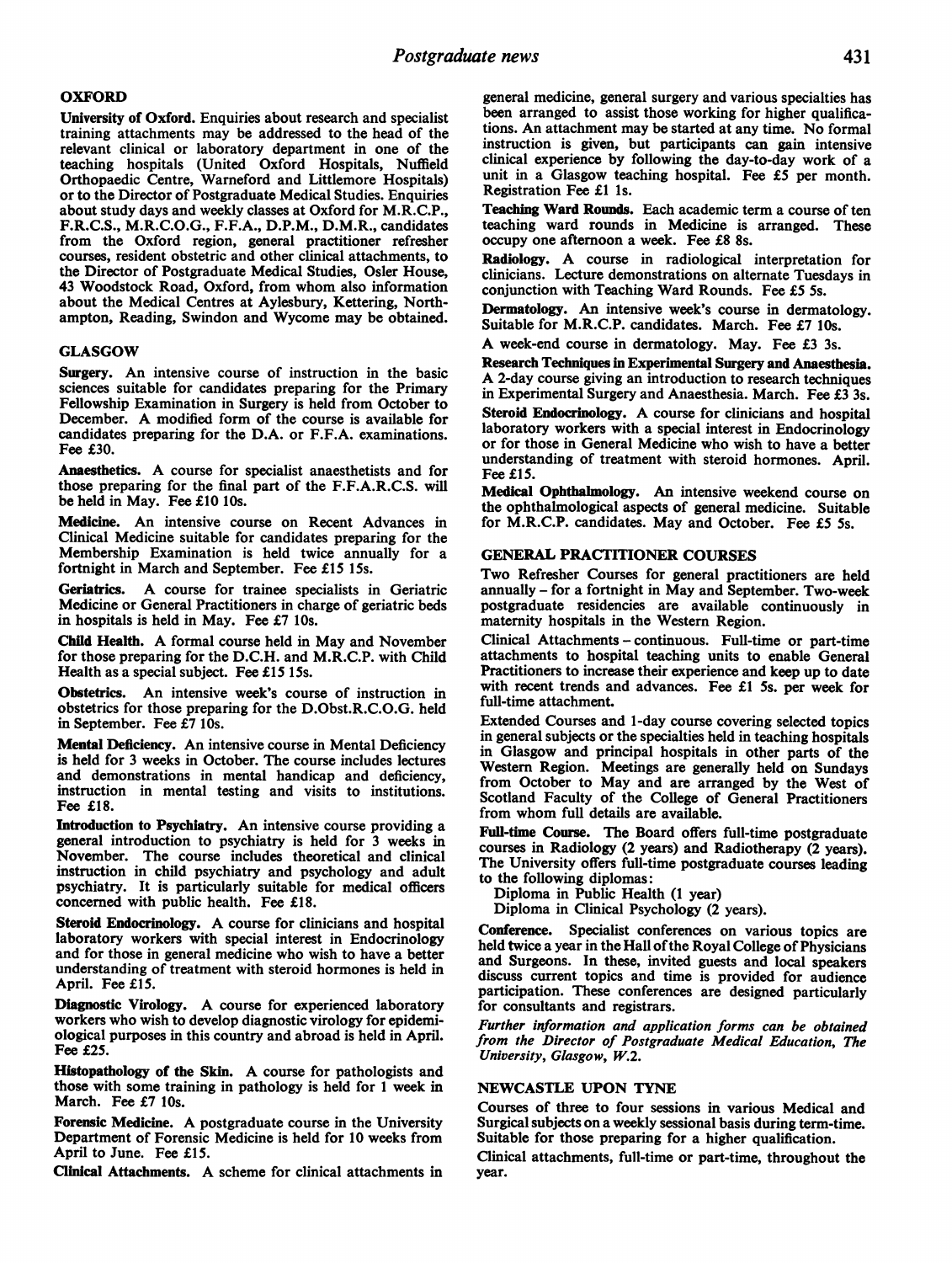Attachments of <sup>1</sup> or 2 weeks for general practitioners in General Medicine, Dermatology, Obstetrics, Paediatrics, Psychiatry, Geriatrics and other subjects by arrangement. Recognized under Section 48 of the N.H.S. Act.

Further details from the Postgraduate Sub-Dean, Organization for Postgraduate Medical Education, The Medical School, The University, Newcastle upon Tyne.

University courses for postgraduate diplomas. D.P.M. and D.P.H. Further details from the Assistant Registrar, Further details from the Assistant Registrar, Medical School, The University, Newcastle upon Tyne.

# THE ROYAL COLLEGE OF GENERAL PRACTITIONERS

Medical Recording Service

Kitts Croft, Writtle, Chelmsford, Essex. (Tel. Writtle 316). Selection of titles available on tape (5 in reels running at 31 ips). These talks may be borrowed by any doctor anywhere in the world.

New titles available on tape

- 68-20 The Abortion Act 1967-Dr J. Leahy Taylor (Medical Protection Society). 21 min.
- 68-16 Road Smash rescue is your concern-Dr K. Easton. 55 min. 65 slides.
- 68-18 Social work in relation to drug abuse-Mrs Mollie Craven. (Hon. Sec. Association for Prevention of Addiction). 22 min.

68-14 A Junkie Talks-a personal story. <sup>19</sup> min. (Only available to medical and medico-social workers.)

### WEST MIDDLESEX HOSPITAL

#### Postgraduate Medical Lectures

8 May: The Cardiomyopathies-Professor J. F. Goodwin, Royal Postgraduate Medical School.

15 May: Peptic Problems---Mr A. G. Cox, Royal Postgraduate Medical School.

22 May: The Long-Term Effects of Oral Contraceptives-Dr W. R. S. Doll, University College Hospital Medical School.

29 May: Hypertension-Professor W. S. Peart, St Mary's Hospital.

<sup>5</sup> June: Tumor Growth and Control. Problems and Prospects -Dr K. D. Bagshawe, Fulham Hospital.

<sup>12</sup> June: Human Mycoplasma Infections-Dr H. P. Lambert, St George's Hospital.

19 June: Sex Chromosome Abnormalities-Professor C. J. Dewhurst, Queen Charlotte's Maternity Hospital.

26 June: Megaloblastic Anaemia-Professor D. L. Mollin, St Bartholomew's Hospital.

Wednesdays at 5.0 p.m. in Lecture Theatre, West Middlesex Hospital, Isleworth, Middlesex.